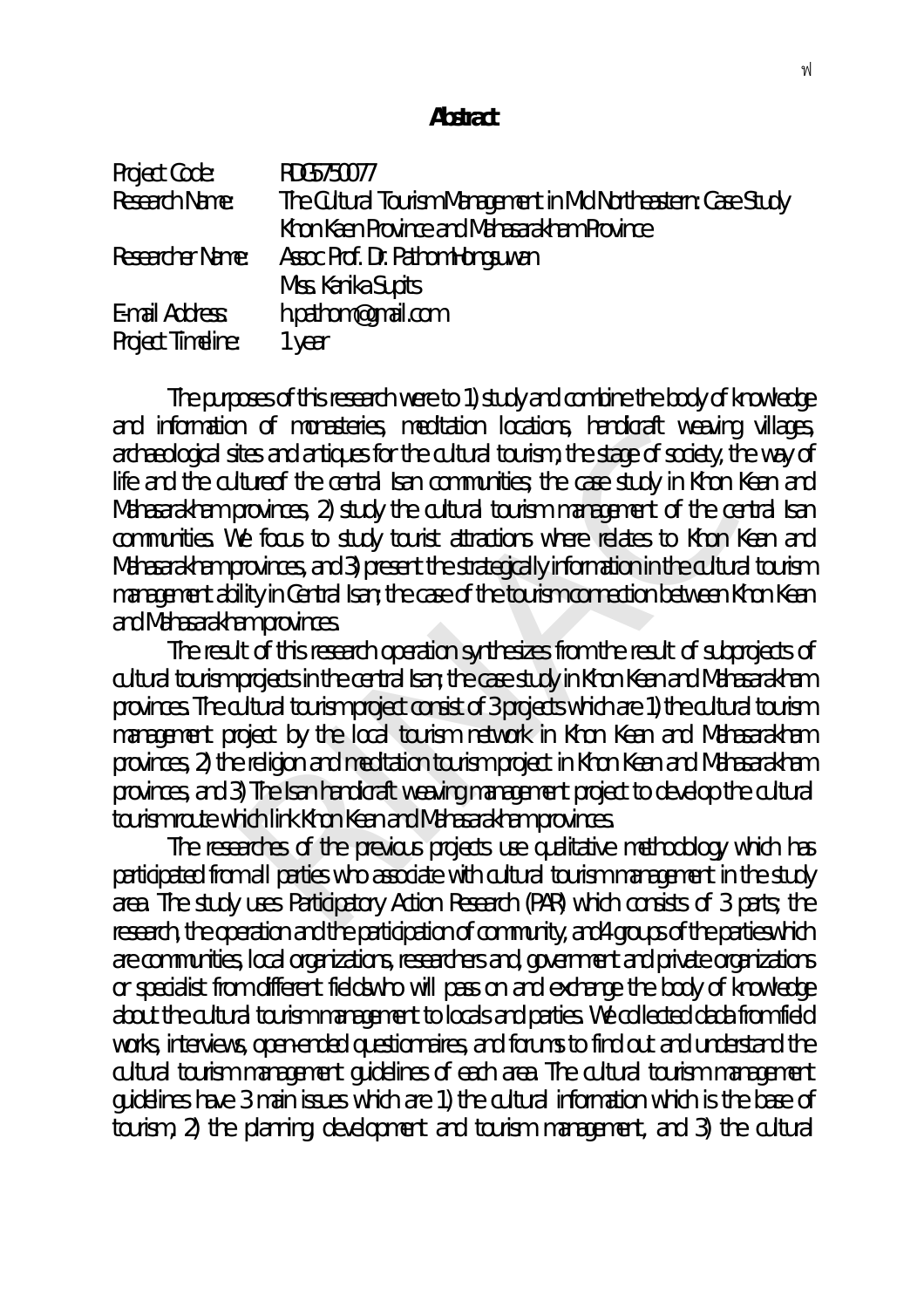management by the central Isan communities; the case study in Khon Kean and Mahasarakham provinces.

The result of the study exhibits that, the overall image of the management at the link level between two provinces shown the geographical environment, the way of life, and the folk tradition and culture in Khon Kean and Mahasarakham provinces which are the relevant local's cultural information of two provinces. The information is prominent and high potential which lead us to develop the environment to be study resources and attract tourists who are locals and non-locals. This research is PAR with the local group which is the main sector to participate and share their opinion to maintain and restore the local cultural heritage to be "selling point" of the local. The selling point is the foundation of the sustainable tourism management, it will make the local stronger and realize the worth of the local cultural wisdoms in the provinces to maintain them up to date. In addition, it will indicate to the "starting point" of the system which has to develop the tourism to be complete and create the knowledge base of the local tourism, contributing to the continuous and stable further.

Moreover, there is more the management of cultural tourism in the area which links Khon Kean and Mahasarakham province, the management focuses on to develop the local tourism. We try to create the network between the party; the government sector, the business sector, the public sector, the development organization, and tourists who study the tourism management's way and potential of each network.

The result of the research of the team who research with the locals creates the learning between researchers and locals. The problem we discovered in this study makes visible the cultural tourism management of the locals in width and depth view which is from the previous 3 subprojects' presentation. The subproject's quality is the integration of the tourism knowledge and the cultural management which can see and understand the analysis and synthesis views in the relevant sections and the point of view that links to the cultural tourism management by the locals and the network in diverse dimensions and views obviously. If wisdoms in the provinces to maintain them up to date. In additionally "starting point" of the system which has to develop the tourisity create the knowledge base of the local tourism, contributing stable further.<br>
It, t

Finally, for this project, the researcher team expects this analysis and synthesis result will inspire and quide the party network which relates to the local tourism of the potential development between two provinces; Khon Kean and Mahasarakham provinces, to get the viewpoint on the development and guidelines of the proper and sustainable tourism management, both in terms of the subject matter and the process of the party; specially the party in the local who is the ownership of information and tourist attractions. The result of this research will provide visible deeply and round up the aspect of the cultural tourism with diverse views and aspects which present the concept view, the joint approach, and point us the illustrated case study co-occurring with the cultural tourism management in Khon Kean and Mahasarakham provinces.